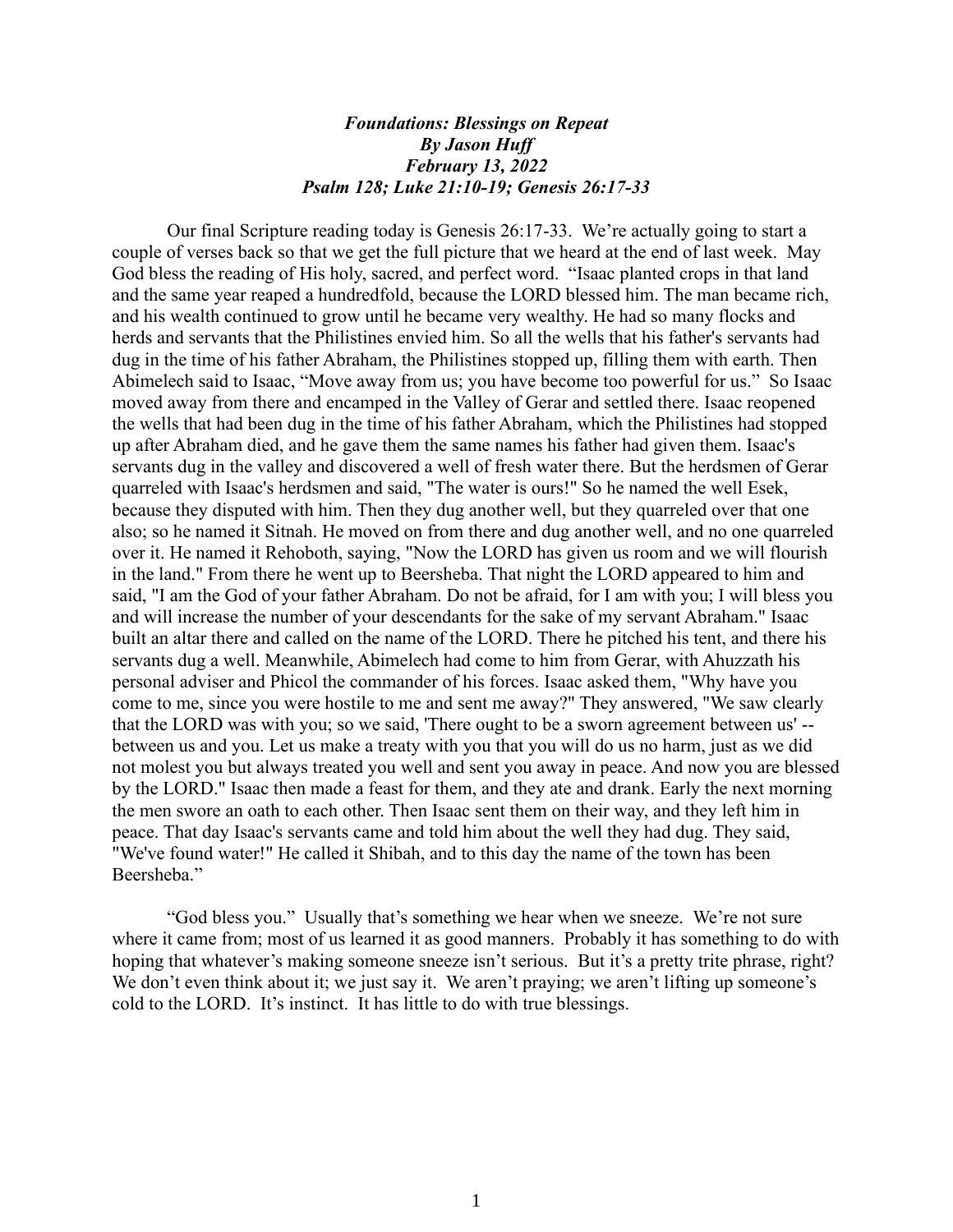I think we actually don't know much about what blessings of the LORD really are or how they come to us. We know that there are things we'd like to receive – a good family life, nice home, nice car, good schools, faithful church, good friends – but how do we respond to those things when we have them? How do we respond to others when they receive them? This passage gives us the opportunity to look a bit more closely at God's blessings. I think there's plenty here for us God intends us to chew on.

As we might remember from last week, Isaac and company had moved to Gerar to wait out a severe famine in Canaan. He ran into some trouble with Abimelech, the local ruler, when he tried to pass his wife Rebekah off as his sister, but God had promised Isaac blessings if he did not go down to Egypt but continued on in Gerar as God instructed. Isaac obeyed.

What we see as the result are immense blessings on Isaac. The crop he planted comes back a hundred fold, far far more than anyone's wildest imagination. He becomes incredibly wealthy, because a man with tons of wheat and barley in the middle of a famine suddenly becomes very popular. He has flocks; he has herds; he has servants. He has it all. God's promises come true very quickly.

But there's trouble brewing from the green eyed monster of jealousy. The Philistines look at all the wealth Isaac has accumulated and their anger gets the better of them. They stop up all the wells that Abraham dug, which is kind of like shooting yourself in the foot. You live in an arid place; water is at a premium. You'd really stop up a well because you were jealous of the family who opened it? Wow. But that's what they did, and eventually Abimelech asks Isaac to move away because he's become a threat. While this might seem mean-spirited on Abimelech's part, it was probably to keep Isaac from danger from those who envied his wealth. (For foreign kings, the line of kings named Abimelech were not as harsh as they could have been with the issues having Abraham's people in their country brought.)

So Isaac and company move, and guess what? God blesses them with more wells. They find more water everywhere they go. But even though they did nothing for the water, the local tribesmen keep arguing that it's their land and their water. So Isaac's contingent keeps moving until finally they seem to have some peace and some water of their own. They reach Beersheba, and that's where the LORD speaks to Isaac.

I'm guessing that Isaac is pretty discouraged. He's received blessing after blessing, but all this calamity has followed him. Where can they go? God encourages him. God tells him, "Don't be afraid; I am with you and will bless you." And right then and there, Isaac sets up camp. He pitches his tent and he builds an altar for the LORD. Now Isaac has worshiped God all along, but this is where he makes his faith known to the community; this is where he will settle; this is where he will do like his father did and make God's name known. And his servants dig another well.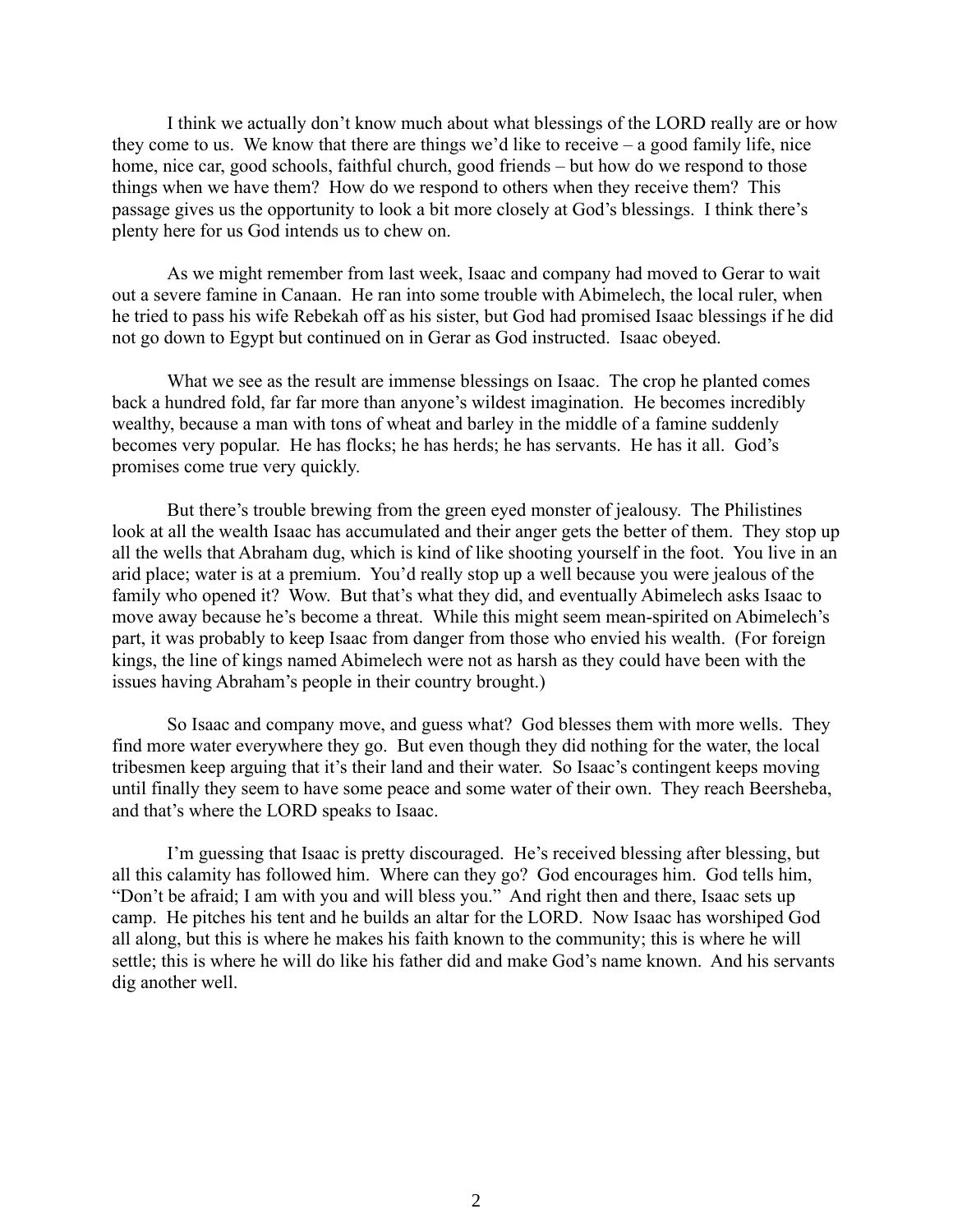Around this time, Abimelech shows up again. Isaac is nervous considering their last encounter. But Abimelech is no dummy. He's seen how many times God has blessed Isaac. He knows he needs Isaac on his side. He makes peace with Isaac and they both leave each other's societies alone. And right then, the servants come back with news that they have once again found water. It's no coincidence. Just as the treaty is signed acknowledging the goodness of God to Isaac, God provides for his family and his entourage yet again.

If we read this at a surface level, we might just take it as the dealings of Abraham's family with rival clans in the ancient Near East and not give a second thought to it. And it's true that the history itself has little to do with us. But the concepts flowing through this passage have everything to do with the blessings of God. Everything we see happening in this passage is a direct result of blessings that God bestows upon Isaac. And since the blessings of God are something we very much want ourselves, let's see what we can find here.

The first thing I see is this: *blessings start with God but are fulfilled through work*. Isaac doesn't just happened to buy a field that magically sprouts up so much barley that he could feed all of Canaan's refugees. He and his servants plant it. They discover water several times along the way at the places their caravan stops for a while, but guess what? Isaac and his servants reopen the wells and dig new ones. These are gigantic blessings; they receive far more than they would expect for the work they put in. And yet work they did.

This doesn't mean that God never blesses us out of the blue. God can do whatever He wants. Scripture tells us that the rain falls on the just and the unjust; the wicked still sometimes benefit from the blessings of God. (The Canaanites who didn't go hungry because of Isaac's grain certainly benefited from it!) God can and does surprise us. Yet this is not the pattern we see here. There's work involved. Does it always involve physical labor? No. Worship is called "the work of the people" for a reason. When we pray, when we praise, when we give ourselves to God in worship, we are working. God sometimes blesses us due to our diligent prayers. But that's still work. Anyone who has wrestled with the LORD in prayer for months or years knows.

The point is, we cannot expect blessings when we do nothing. You know, it's easy to pick on megachurches with terrible theology, to say, "Yeah, they have a lot of people because they're just telling people what they want to hear and not the full gospel." I've picked on them before, I know. But there are megachurches that have faithful theology who have spread the Word of God and seen huge results, primarily through a lot of hard work.

I remember reading about Redeemer Presbyterian Church in New York City, a place that is so secular that we would all agree it would be really hard to plant a church. It started in 1989 with 15 people praying in an apartment on the Upper West Side. Tim Keller, who was a professor at Westminster Theological Seminary, started attending and felt the call to come and help plant a church. By that Christmas, the church had 250 attending. By 2017, over 5,000 people were attending Redeemer locations across the city. But they believed that a pastor needed to be incarnational, that he needed to be with his flock, so Pastor Keller rode the New York subway system all day Sunday going from location to location to preach. That hard work helped Redeemer become the church in the city that welcomed skeptics and helped the doubting find their faith.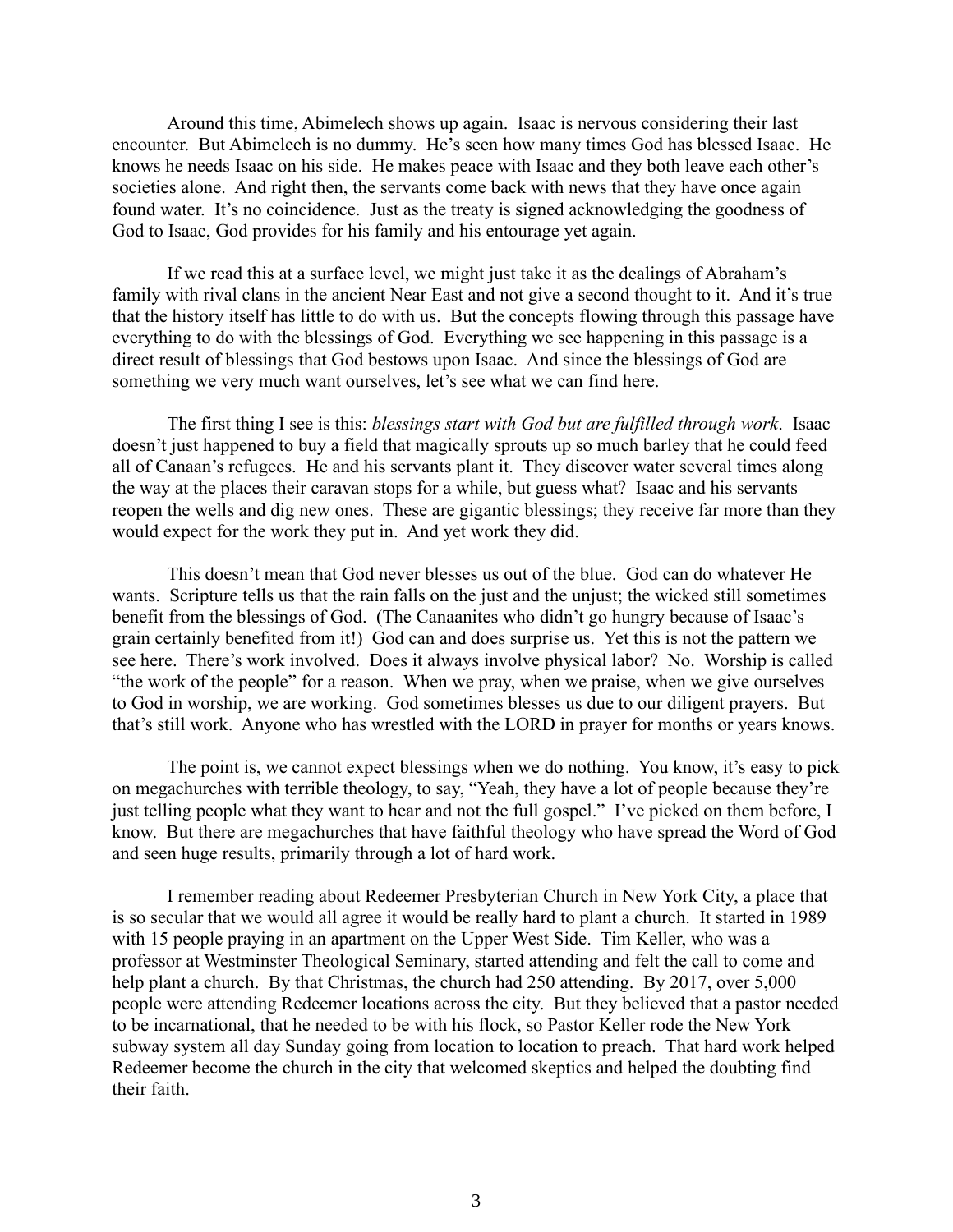It makes me wonder – what blessings do we wish for but do not see because there's work to do? We may desire to see more people come to Christ – but are we praying for it? Are we asking our friends and family and neighbors? Are we trying to find different circles in which we can make faith known? I ask these questions of myself, and I ask them of you. The blessings may come a hundred fold, but are we willing to do that which the blessings require? Even when the sheaves came in from Isaac's crops, someone had to harvest them or they would have rotten there in the fields.

If we desire to see God's blessings in our lives, we also must be willing to do something. Sometimes there's little we can do and we call out to God regularly and fervently, and that's enough. Sometimes our own sin or our rebellion stands in the way of receiving God's blessings. And sometimes, it's just an unwillingness to do what we need to do. As we learned in our Bible study this last week, work – good work, fruitful work, enjoyable work – existed before the fall of humanity into sin. God intends for us to do His work. And sometimes, God has in mind that He will give us the blessings that work was meant to have, the blessings work was going to have before we ruined it by choosing our own way rather than God's way. Because even though we're sinful, God is good, and He pours out blessings we neither expect nor deserve.

Another thing I see here: *don't expect blessings to come without consequences and hardships*. We don't like this idea, but it's certainly true here. Isaac gets so many blessings that he becomes a threat to his neighbors who want him out. Everywhere his men dig, they find a new well, only to find the locals demanding they hand it over to them. With every blessing, it seems, someone has their hand out; someone wants a piece of the action. Isaac's family have to move a lot until they find a secure place to land.

But what's really telling to me about this is that Isaac never fights any of the people groups that come after them. His contingent is so large that a city-state feels threatened by them, so they could have just gone to war with someone and said, "These blessings are mine and you can't have them." But that doesn't happen. It's like Isaac says, "OK, well, I know God and God will keep blessing me, so we'll just move on from here and see what happens." Isaac isn't threatened that everyone else wants his blessings; he just keeps traveling and trusting. And before too long, before Isaac gets too discouraged, God speaks to him to reassure him that the blessings will continue flowing.

Jesus tells us that we should expect the same kind of things. The disciples start to get in Jesus' face when the burdens of leaving everything behind and the all-or-nothing surrender God requires start to weigh on them. And Jesus tells them that everyone who leaves behind family and friends and wealth of various kinds will receive them back in various ways, and would receive eternal life. But Jesus put in an aside that even along with those blessings would come persecutions. I'm sure that's not what the disciples had in mind, but Jesus promised them both.

This means that we shouldn't expect everything to be perfect in this life. It's not going to happen because it's a fallen world. Sometimes we see someone who seems to have it together, who obviously makes God a part of their life, and everything seems to go well for them, but we rarely get a look at the big picture. Very few Christians I know have it "made in the shade."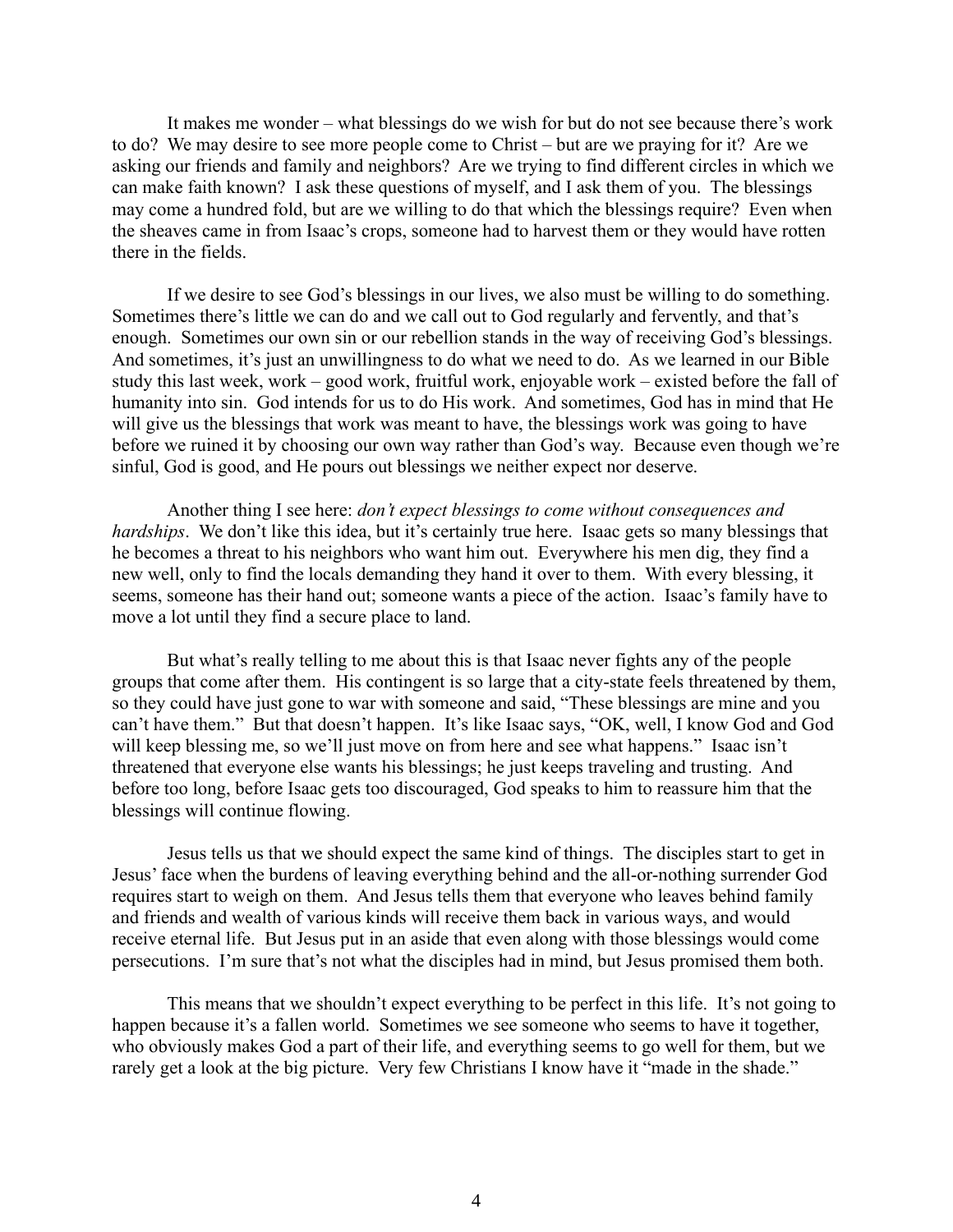With the blessings come other burdens. Maybe they have money, but someone in the family is sick. Maybe they have a great family life, but rent is hard to come by. Maybe they deal with a difficult employer or co-worker. Maybe they deal with stress and anxiety. Any number of things can come up. And so, as I think about this, perhaps another thought is this: *hold God tightly and His earthly blessings lightly*.

God is always going to be there; He promises never to abandon or forsake us. He sent Jesus for many reasons, but one was to show us that He loves us and is making a way through our sin for all His people to come into His Kingdom restored and made whole. We are promised by the apostle Paul that neither death nor life, nor angels nor demons nor principalities and powers, nor things past nor things to come, neither height nor depth, nor anything else in all creation can separate us from the love of God in Christ Jesus our Lord. The blessing God gives us of Himself is eternal; the life He gives us in His Son Jesus is eternal.

The earthly blessings we receive are temporary. They are reminders of His goodness and love. They demonstrate God's care for His people as we live as aliens and strangers in this world, as people who belong to another Kingdom. But they come and go. We greatly appreciate them while we have them. But we also realize that they are not a substitute for God; they don't take the place of God. God gives and God takes away; blessed be the name of the LORD.

When we have the right attitude about earthly blessings – when we live like Isaac who is willing to leave behind a blessing for someone else to have because he knows God will provide – we develop a trust in God that will not be shaken. Because God comes through. He provides what we need when we need it. When God gave Isaac flocks and servants galore, He didn't leave them to die of thirst. Everywhere they went, God provided more. If we trust God to provide, we will find our faith growing as He comes through each time.

So this leaves us with the challenge of the morning: *how do you react when other people are blessed?* Are we going to follow the command in Romans 12:15 to rejoice with those who rejoice? Or are we going to follow in the footsteps of the Philistines who were so envious that they denied themselves blessings just so they could get payback on someone they knew had more than them? We can go either way, right?

We'd like to be happy for someone else's great news, we write them a text saying "congratulations," we put a like on their Facebook post, but inside we're frustrated. Frustrated that we're still waiting for God to come through, waiting for our hopes to be fulfilled, waiting on that dream that may never come true, and it's hard. But when we place our hope in Christ and not in the material blessings of Christ in this world, we start to get our hearts in the right place.

How we react to other people's blessings affects our spiritual lives in ways we can only start to comprehend. When we are grateful for other people's blessings, when we can be thankful that someone else got a break, got a job, got a home, it changes our whole attitude. When we can be just as thankful that our brother in Christ was blessed as when we are, it's a sign of the Holy Spirit's work. I believe that if we as Christians were more excited about the blessings others receive and their blessings increased our faith, we might receive more of them.